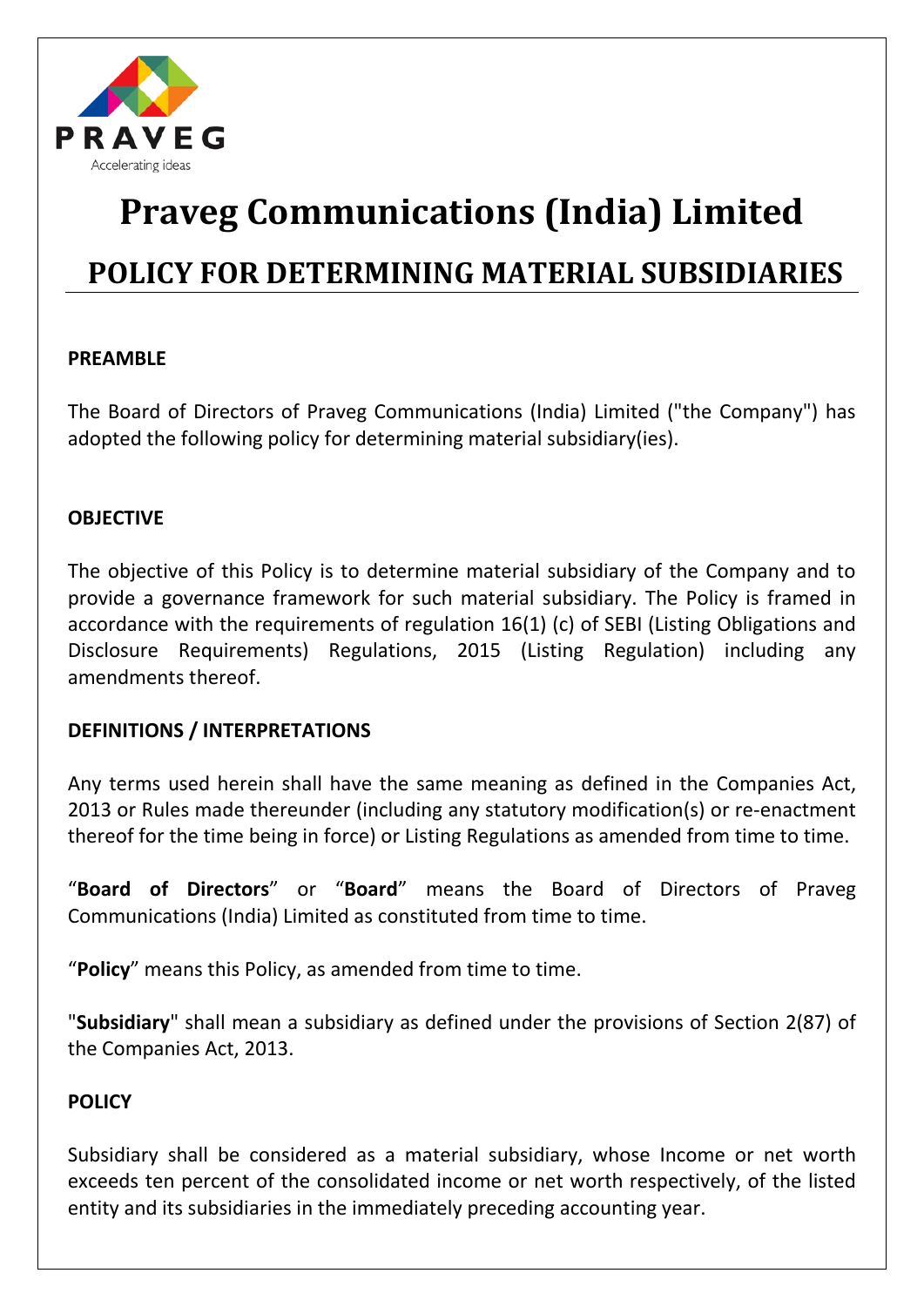

# **FREQUENCY OF MATERIALITY TEST**

The materiality test shall be applied every financial year upon finalization of the Audited Financial Statements of the Company.

### **REQUIREMENTS IN RELATION TO THE MATERIAL SUBSIDIARY COMPANY**

The major statutory compliances, inter alia, includes the following:

1) At least one independent director on the board of directors of the listed entity shall be a director on the board of directors of an unlisted material subsidiary, incorporated in India or not w.e.f. April 1, 2019.

Explanation- For the purposes of this provision, "material subsidiary" shall mean a subsidiary, whose income or net worth exceeds twenty percent of the consolidated income or net worth respectively, of the listed entity and its subsidiaries in the immediately preceding accounting year.

- 2) The minutes of the meetings of the board of directors of the unlisted subsidiary shall be placed at the meeting of the board of directors of the listed entity.
- 3) The management of the unlisted subsidiary shall periodically bring to the notice of the board of directors of the listed entity, a statement of all significant transactions and arrangements entered into by the unlisted subsidiary.

Explanation.- For the purpose of this regulation, the term "significant transaction or arrangement" shall mean any individual transaction or arrangement that exceeds or is likely to exceed ten percent of the total revenues or total expenses or total assets or total liabilities, as the case may be, of the unlisted subsidiary for the immediately preceding accounting year.

4) A listed entity shall not dispose of shares in its material subsidiary resulting in reduction of its shareholding (either on its own or together with other subsidiaries) to less than fifty percent or cease the exercise of control over the subsidiary without passing a special resolution in its General Meeting except in cases where such divestment is made under a scheme of arrangement duly approved by a Court/Tribunal or under a resolution plan duly approved under section 31 of the